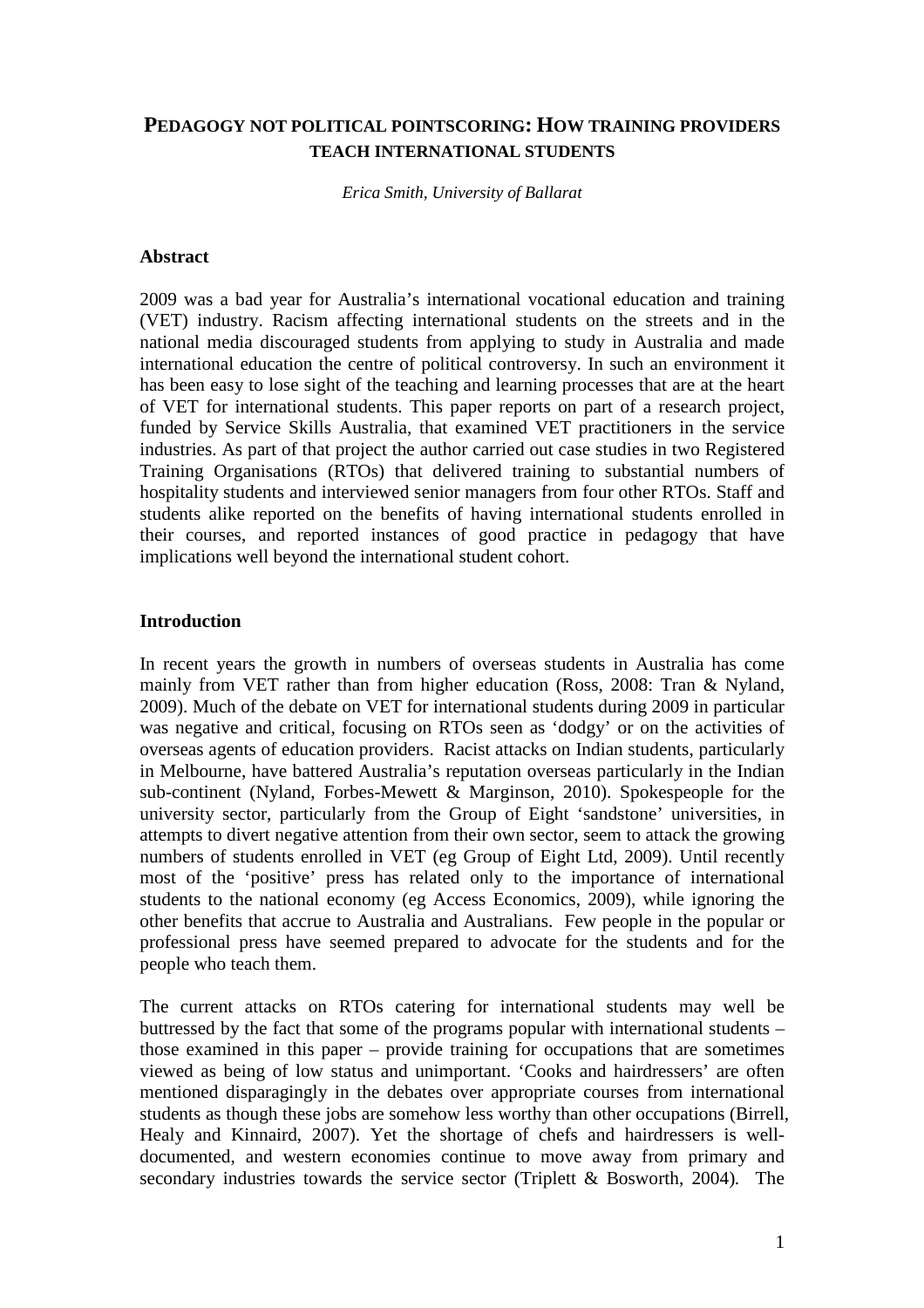belittling of service industry occupations by the supporters of traditional men's occupations is, of course, a manifestation of the social construction of skill (Steinberg 1990, Smith 2009) and a longstanding issue for the service industries. Although it is impossible to prove, it is likely that the decision by the federal government early in 2009 to remove chefs and hairdressers from the 'critical skills' list used for immigration purposes (Birrell & Perry, 2009) was affected by campaigning by antiservice industry and anti-immigration commentators.

A feature of anti-international education commentators such as Birrell, Healy & Kinnaird (2007) is that their writing is not based on empirical research in RTOs or with international students. Their arguments instead are focused on the fact that students who come here to study certain qualifications are eligible to apply for immigration as a result of their studies (Birrell, Healy & Kinnaird, 2009). In their minds this is seen as a bad thing, a curious position considering that the vast majority of Australians are immigrants or descended from immigrants.

This paper attempts to provide some empirical data about VET for international students, focusing on pedagogical and not political issues. As part of a 2009 project on VET practitioners undertaken for Service Skills Australia , the Industry Skills Council for the service industries, research was undertaken in RTOs that cater for international students; interviews were undertaken with students (international and domestic), teachers, managers and partnering enterprises. The project was one of three in Service Skills Australia's 'New Deal', aimed at identifying ways to improve the quality of training and assessment for the service industries. The larger project included a series of focus groups with industry representatives from the various service industries, eight case studies in service skills RTOs, a survey of all RTOs providing training in service skills Training Packages, validation workshops, and a number of additional interviews in specialist areas.

## **Literature review**

Scholarly literature on the political aspects of VET for overseas students is as yet slim, apart from the work of Birrell and colleagues which is all published in a journal which the author co-edits, *People and Place*. The 2009 debate took place instead in the general media and in publications specialising in VET and higher education matters. While some public commentators support the position of Birrell and colleagues (eg Young, 2009), others such as Hawthorne (2009) maintain that a link between the education of overseas students and immigration is a positive policy initiative and one being increasingly adopted in other countries.

Literature on the pedagogy associated with international VET students is also relatively slight. As early paper by Navaratnam & Mountney (1992) on overseas students in TAFE Institutes in Queensland suggested that greater support services needed to be provided for these students. They indicated that strategies to increase motivation of the students and to improve English proficiency were central to students' satisfaction. However the available recent literature on overseas students seems to be confined mainly to the higher education area, focusing on issues such as the effects of teacher attitudes on their work with international students (Arenas, 2009), learning style preferences (Lashley & Barron, 2006), English language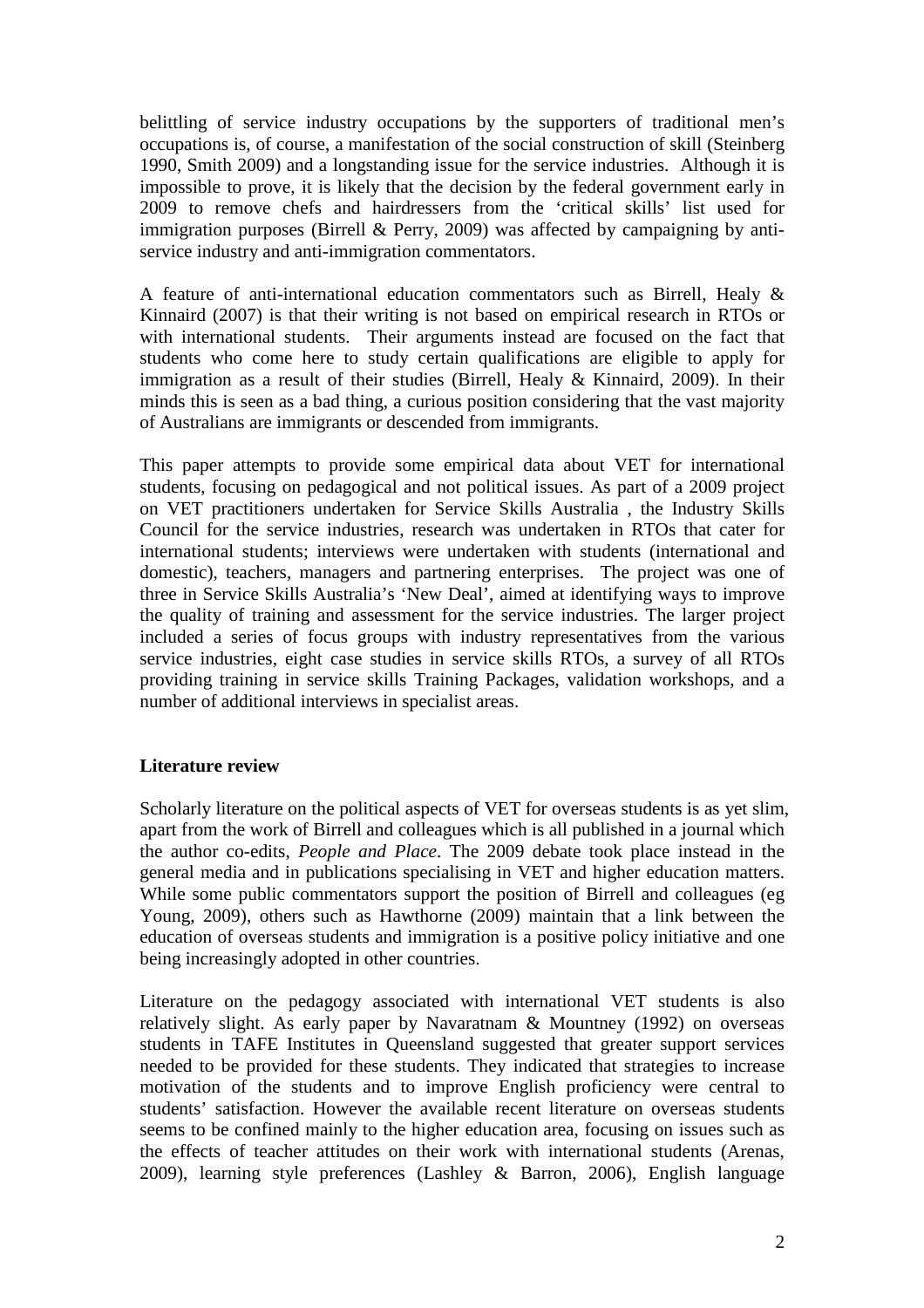proficiency (Arkoudis et al, 2009) and pastoral care (Sawir, Marginson, Nyland, Ramia & Rawlings-Sanaei, 2009). Tran & Nyland (2009) highlight the lack of available research in the VET sector and are currently carrying out a research project in this area. In general it would be reasonable to summarise the available literature as stating that international students, particularly Asian students who form the vast majority of Australian's overseas student population (Australian Education International (AEI),  $2008<sup>1</sup>$ ), are used to pedagogical practices which emphasise reproduction rather than construction of knowledge, have difficulties with English language, and suffer some challenges in adjusting to living and working life in Australia.

With relation to the latter point, international students do not all come from wealthy backgrounds, as Butcher and McGrath (2004) state, and many need to accept lowstandard accommodation and to work to support themselves. Their visas allow only 20 hours work a week. While their working lives have been little researched, a new publication by Nyland *et al* (2009), albeit based on university rather than VET students, suggests that they may be open to exploitation in the labour market. Recent research undertaken as part of a national project on student-working (Smith & Patton, in progress) indicates that the availability of work at appropriate hours is an important factor in overseas students' experience in Australia and is also reported by students to influence the operating hours of some training providers. While these issues are not central to pedagogy they affect the way in which RTOS and teachers interact with students.

### **Research method**

As mentioned earlier, the research reported in this paper took place as part of a larger national project. Ethics approval was provided by the University of Ballarat.

The qualitative findings discussed in this paper are drawn from the following sources:

- Telephone interviews with senior managers in four RTOs operating between them in four States, providing training in hospitality, tourism and events, retail, and hairdressing to large numbers of overseas students. Telephone interviews were undertaken rather than site visits for reasons of budget and time.
- Two case studies (one public, one private) in RTOs providing hospitality, which both had large numbers of overseas students. The case studies involved a number of interviews (see Table 1 for details) most of which were undertaken on-site during one-day face-to-face visits, with four interviews in total subsequently undertaken by phone because a few respondents were not available on the day of the visit. . These case studies were two of eight in the larger project and were selected for this paper as they were undertaken by the author, as were the telephone interviews.

Case study RTOs were suggested by focus groups of service industry representatives, during an earlier phase of the project. Representatives attending these groups, generally human resource or training staff, or managers of small businesses, were

 $\overline{a}$ <sup>1</sup> For example, of 148,000 overseas students studying in Victoria in 2008, 90,000 were from just four Asian countries: India, China, Malaysia and Vietnam (AEI, 2008).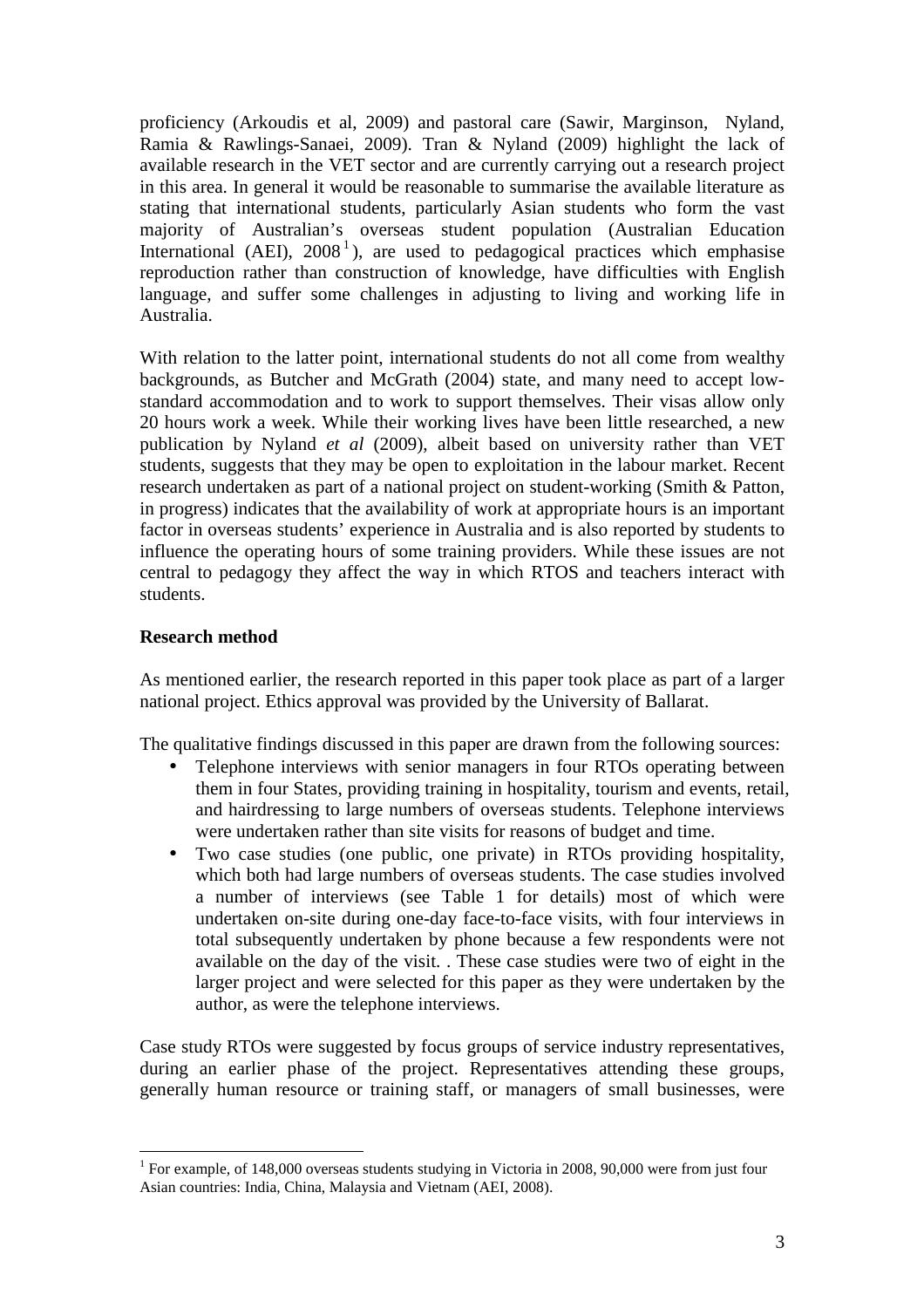asked to nominate RTOs whom they believed showed good practice in their teaching/training.

After an attempt to work through ACPET (the Australian Council for Private Education and Training) proved unsuccessful, the telephone interview participants were drawn from a list suggested by Service Skills Australia. From a list of six potential participants, three agreed to participate. The fourth telephone interview was the result of a private RTO manager agreeing to an interview only, having been approached in relation to a case study.

The questioning areas focused on teaching and teachers. For the case study visits, detailed protocols were drawn up for each type of respondent (see Table 1, RTOs 5 and 6, for the exact nature of each respondent) and are too lengthy to be included in this paper. To give a sample, the protocol for teachers is included as Appendix 1. The telephone interviews with managers were based on the case study interview protocol for managers.

The participating RTOs are listed in Table 1. In total, 20 interviews took place.

| <b>RTO</b>   | Job title of interviewee/s                                                                                                                                                             | <b>Type</b>                  | <b>Industry</b>               | <b>Type</b><br>οf      |
|--------------|----------------------------------------------------------------------------------------------------------------------------------------------------------------------------------------|------------------------------|-------------------------------|------------------------|
| no.          |                                                                                                                                                                                        |                              |                               | involvement            |
| 1            | Manager VET programs                                                                                                                                                                   | Commercial<br>(metropolitan) | Hospitality &<br>Hairdressing | Telephone<br>interview |
| $\mathbf{2}$ | of<br>Tourism,<br>Manager<br>Hospitality<br>Event<br>and<br>Management                                                                                                                 | TAFE (metropolitan)          | Hospitality                   | Telephone<br>interview |
| 3            | <b>Principal Education Officer</b>                                                                                                                                                     | Commercial<br>(metropolitan) | Hair & beauty                 | Telephone<br>interview |
| 4            | Skill Centre Manager, Retail<br>& Personal Services                                                                                                                                    | TAFE (regional)              | Hair & beauty                 | Telephone<br>interview |
| 5            | HR.<br>Managing<br>Director,<br>(2),<br><b>Trainers</b><br>Manager,<br>Students (2), HR Manager<br>from partnering enterprise                                                          | Commercial<br>(metropolitan) | Hospitality                   | Case study             |
| 6            | Acting HR manager, Learning<br>Development<br>Manager,<br>&<br>Senior Educator,<br>Teachers<br><b>HR</b><br>Students<br>(2),<br>(2),<br>Managers from<br>partnering<br>enterprises (2) | TAFE (metropolitan)          | Hospitality                   | Case study             |

Face to face and telephone interviews lasted between 30 to 60 minutes each. In most cases they were taped and transcribed. For the purposes of this paper, the transcripts and notes were then analysed for common themes (Miles & Huberman, 2003) relating to international students.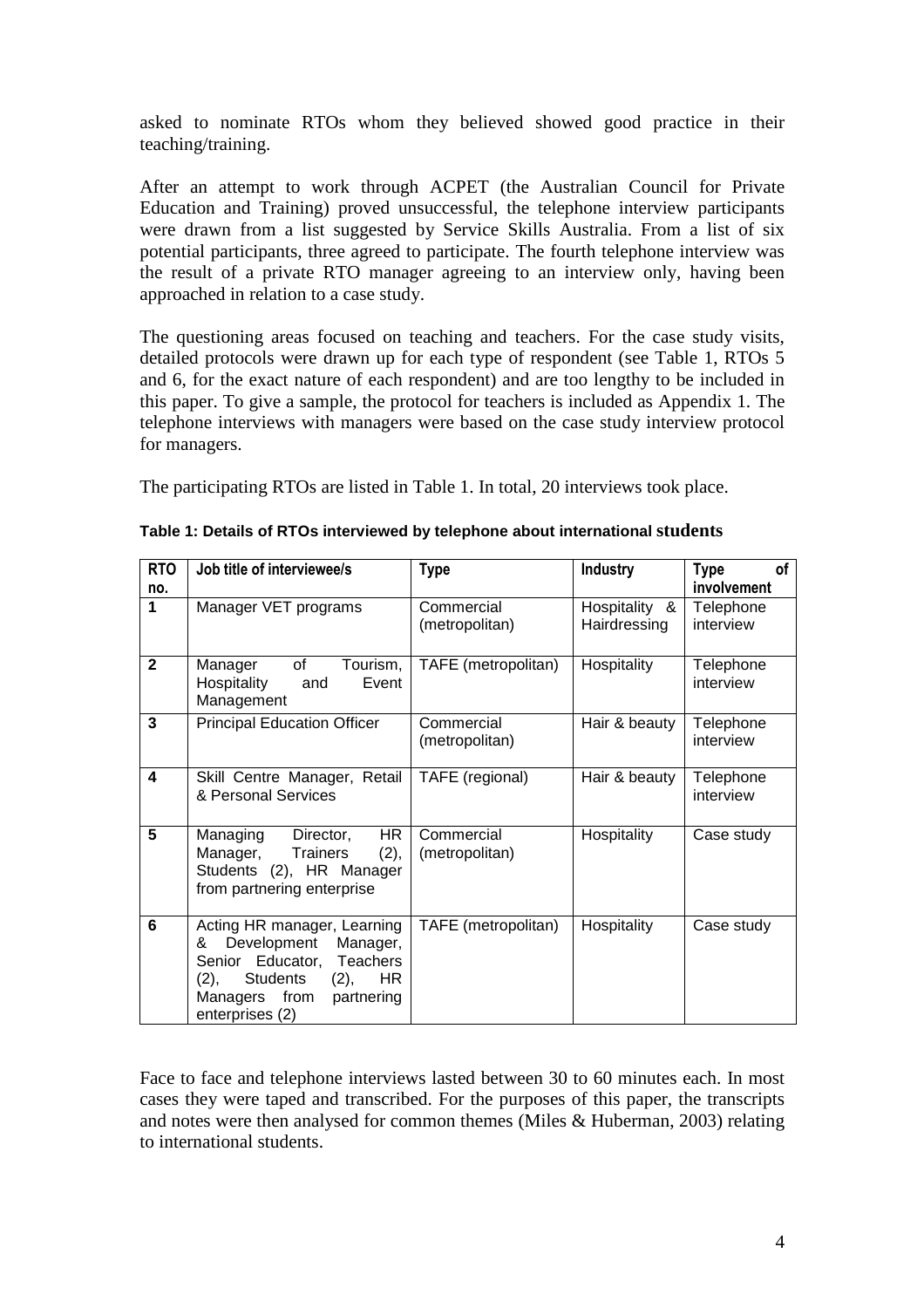Some limitations of the research method should be noted. The political controversies surrounding overseas students during the life of the research project may have affected the willingness of relevant RTOs to take part in the study. The use of recommendation for interviewees and case studies may affect the generalisability of the results. RTOs may have been selective in the teachers, students and partnering enterprises presented for interview. It should also be noted that the primary focus of the project was not on international students. Pedagogy for international students established itself early in the project as an additional area of inquiry for the project, but was not the primary focus for the final analysis of the project data.

### **Findings and discussion**

The following themes relating to international students emerged from the data described above. It should be noted that the case of the TAFE respondents, statements in the discussion generally refer to the departments interviewed rather than the Institute as a whole. Quotations are selected as being typical of comments on the particular issue.

### Nature of the students

In the RTOs researched via telephone interview, overseas students were drawn from a wide range of countries; some RTOs were more diverse than others in terms of countries of origin, with RTO 4 in particular reporting a very diverse international student group. The major groupings were Chinese, Indian and Bangladeshi, Malaysian and Korean, but a fair number of North American and European students were also enrolled. Students were on the whole young adults. The two TAFE Institutes had large concentrations of overseas students in the departments interviewed; and their overseas cohorts had grown rapidly. They had very few overseas students in other departments. RTOs 1 and 3, both commercial, had been working with overseas students who were their major client base, for some time; RTO 3 was currently expanding its domestic market, having recently moved into new premises which provided more space. RTO 2 had begun operating every evening in the hospitality section to accommodate the overseas students in the available space. RTO 4 was about to move into offshore partnership arrangements, having 'got the confidence (from) delivering to international students (on-shore)' as a manager stated. In the case study RTOs, 5 and 6, international students formed an important part of their full-time student population (for example forming 40% of students enrolled in Diploma and higher qualifications at RTO 6) and were primarily from Asian countries.

### Nature of the curriculum

In most cases students were studying at Certificate III moving up to Diploma level although at RTO 1 some were enrolled up to Advanced Diploma level. The focus of all of the RTOs in terms of their perceived strength was on their links with industry. They were focused on producing graduates who were able to meet the needs of industry and find employment. While delivery was institutionally-based, there were hairdressing salons open to the public and training restaurants. At RTO 1, each program had an industry reference group that met two or three times a year. Teaching delivery methods and assessment were discussed at these meetings and the focus was on making the predominantly classroom-based delivery and assessment 'real'. Many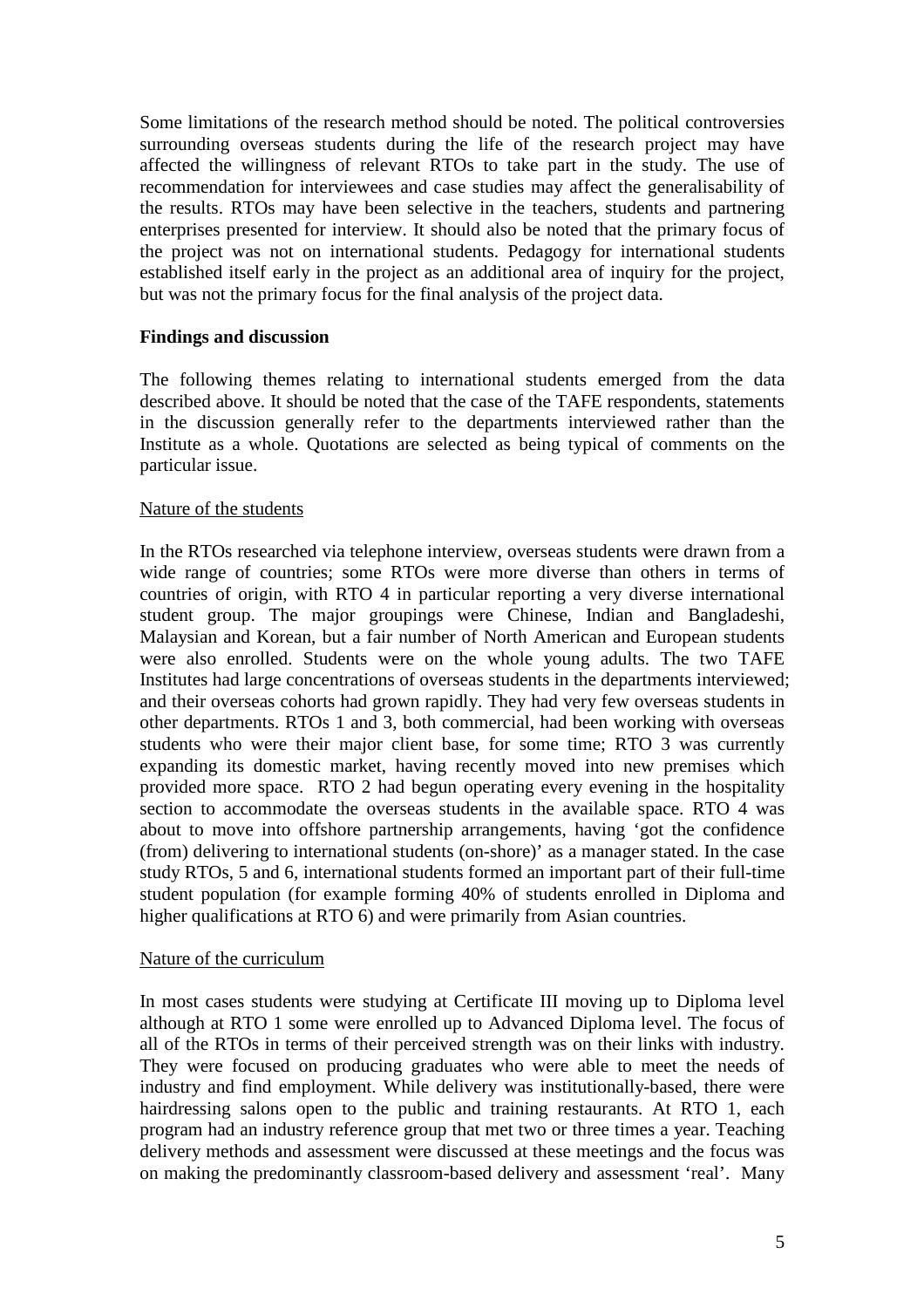teachers/trainers in each of the RTOs still worked in industry, and industry associations were invited in to the RTOs to run professional development sessions and/or teachers and trainers were encouraged to attend industry events.

There were very structured systems in place in the two private RTOs to maintain the quality of training and assessment. Training materials were detailed, prescriptive and explicit; at RTO 1, teaching teams met frequently each teaching term. In RTO 5, teachers' performance was monitored to ensure quality was maintained. The public RTOs tended not to be so prescriptive in their quality systems except RTO 4 which had adopted licensed hairdressing training materials that required them to undertake certain quality processes to be allowed to deliver them. However all of the public providers offered professional development in cross-cultural issues. One public provider (a manager) said that only experienced teachers were allowed to teach international students

*.. because they can identify if they're struggling or not, compared to a new teacher who we would tend to (give) our Cert II groups or things like that.* 

#### Challenges associated with teaching international students

The main additional need of the international students in all cases was perceived to be the language barrier. A teacher in RTO 5 said this was the major issue he dealt with in his teaching. The limited language skills of some students meant that teachers needed to be careful to use only the level of complexity of language necessary to teach and assess the relevant skills. This was said by one interviewee (a manager) to be good competency-based teaching practice anyway, with 'reasonable adjustment' in assessment. One RTO had a 'speak in English only' rule at college, although it was noted that it was not always strictly enforced. RTO 4 reported that the proprietary training materials were available in a range of languages and that although English was the teaching language, students could view the resources in their native languages to reinforce their learning. As one interviewee (a manager) said of her teachers:

*yes look I think they just realise that they've just got to have a little bit more time and patience for internationals compared to - sometimes the local students catch on a bit quicker.* 

Allied to, but separate from, language problems, was the general propensity of overseas students from Asian cultures particularly to be relatively unparticipative in class. They were reported to prefer rote learning and theory based learning. This was generally addressed by two strategies: by modelling participative behaviour and deliberately engaging the overseas students in teacher-student dialogue; and by 'forcing' overseas students to mix with Australian students in class. Teachers said that overseas students were generally very interested in helping out with extra-curricular activities such as open days or industry forums. The Australian students interviewed in RTOs 5 and 6 reported that they enjoyed working with the overseas students and had welcomed the chance to expand their friendship groups in this way. A domestic student from RTO 6 said, for example:

*You just get to learn about other cultures and also how they work in their work environments and yeah, it's good learning about their cultures. And also you become friends with them it's good. Like a lot of my friends are from lots of different countries so it's really nice.*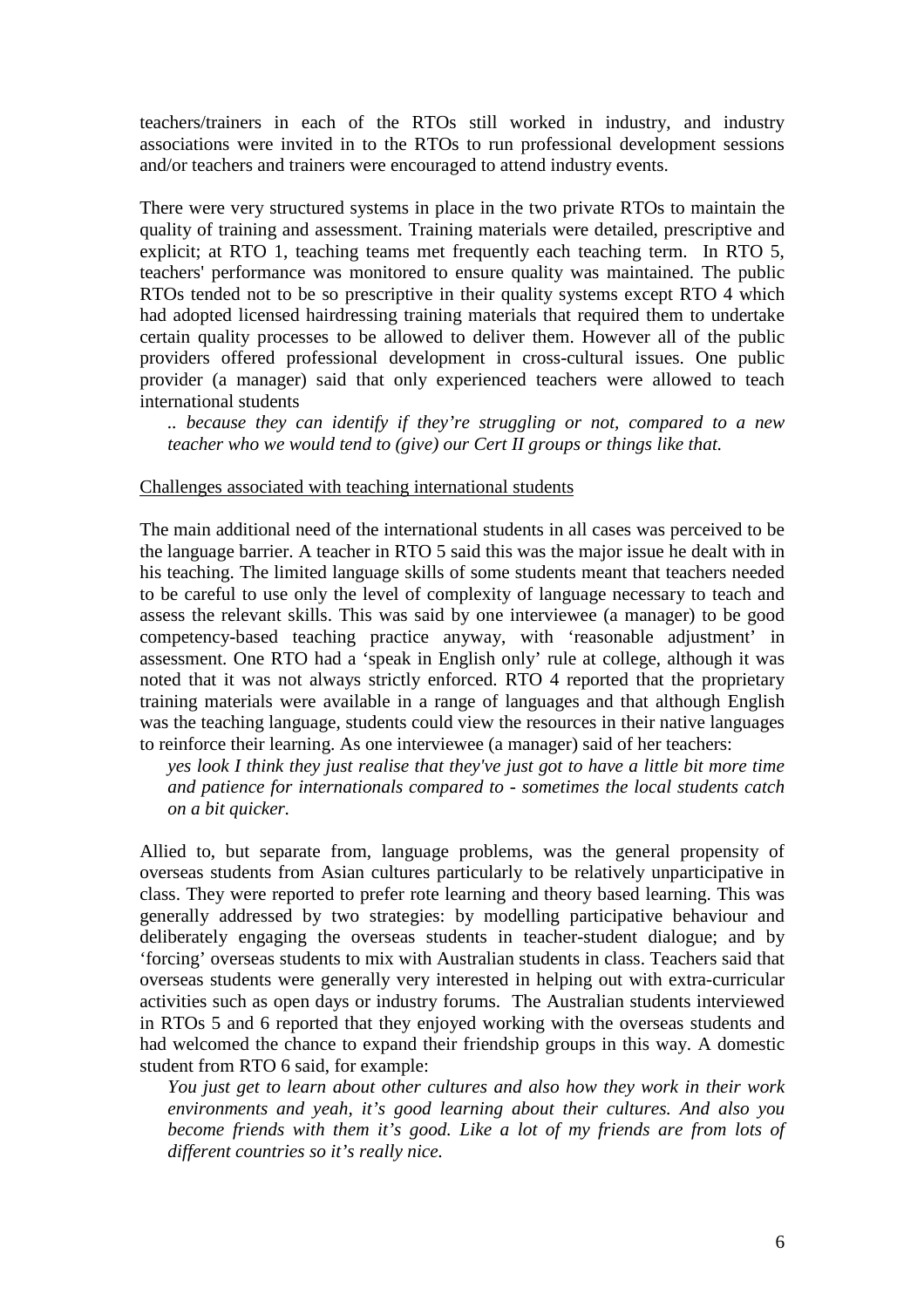Considering that the hospitality industry involves frequent contact with people from different countries, it could certainly be seen as a major advantage for all students, domestic and international alike, to mix with people from other cultures during their training.

#### Special curricular and pedagogical arrangements

Each RTO had additional support staff available to help students with their language and it was noted in all cases that having staff with a multicultural background or that had travelled widely helped to ensure that students felt at home. As one teacher said,

*Somebody that has come from overseas and has come to Australia can understand the alienness of it … particularly if they're from a non-English speaking background.* 

At RTO 3, the Principal Education Officer travelled widely in Asia, and had a high profile in hairdressing circles for example in Korea, which was viewed favourably by the students. This interviewee in particular noted that, in the industry, Asian styles were considered more *avant garde* than Western styles, and that she employed casual teachers from Asian countries to teach the students particular styling techniques. In RTO 5, many teachers had wide experience in different countries. The RTOs provided additional services that were open to all but particularly appreciated by overseas students; for example RTO 2 provided a 'common room' that provided facilities such as quiet reading spaces, a television, and computers, which domestic students were likely to have in their own homes. It was noted that some students had given up a great deal to attend an RTO in Australia; an example was given of one student who had left a small child in her home country. Pastoral care arrangements such as assistance in finding accommodation were commonplace, as was the provision of English language conversation classes.

An important element of teachers' work was to ensure that students had a good understanding of the cultural requirements of Australian workplaces. It was reported that students sometimes had difficulty in accessing part-time work in the appropriate industry, partly because of language barriers and more recently due to the economic recession, and partly because small businesses were found not always to be able or willing to devote time to assisting overseas students settle into a workplace. Hence there was a need for in-house enterprises such as were found in most of the RTOs concerned, including in particular RTO 6. In most cases, RTOs also employed a work placement officer to help students find work in the appropriate industry, At RTO 4, in a regional city, no difficulty was experienced in finding hairdressing placements; this was ascribed both to the deep and longstanding industry networks of the teaching staff and to the lack of competition from other providers for the places. RTO 2 had developed an arrangement with a major events venue both so that the venue's facilities could be used for teaching delivery; RTO 5 had a similar arrangement with some major hotels. In the former case, students also accessed casual work at the venue.

In the end, despite the special needs of overseas students, good teachers made good teachers of overseas students. As the interviewee (a manager) in RTO 4 said, when asked to think about a teacher who was good with overseas students:

*There's one teacher I can think of who is just a very genuine, patient, nurturing, but sort of also a little bit of no nonsense as well… we have in our institute an*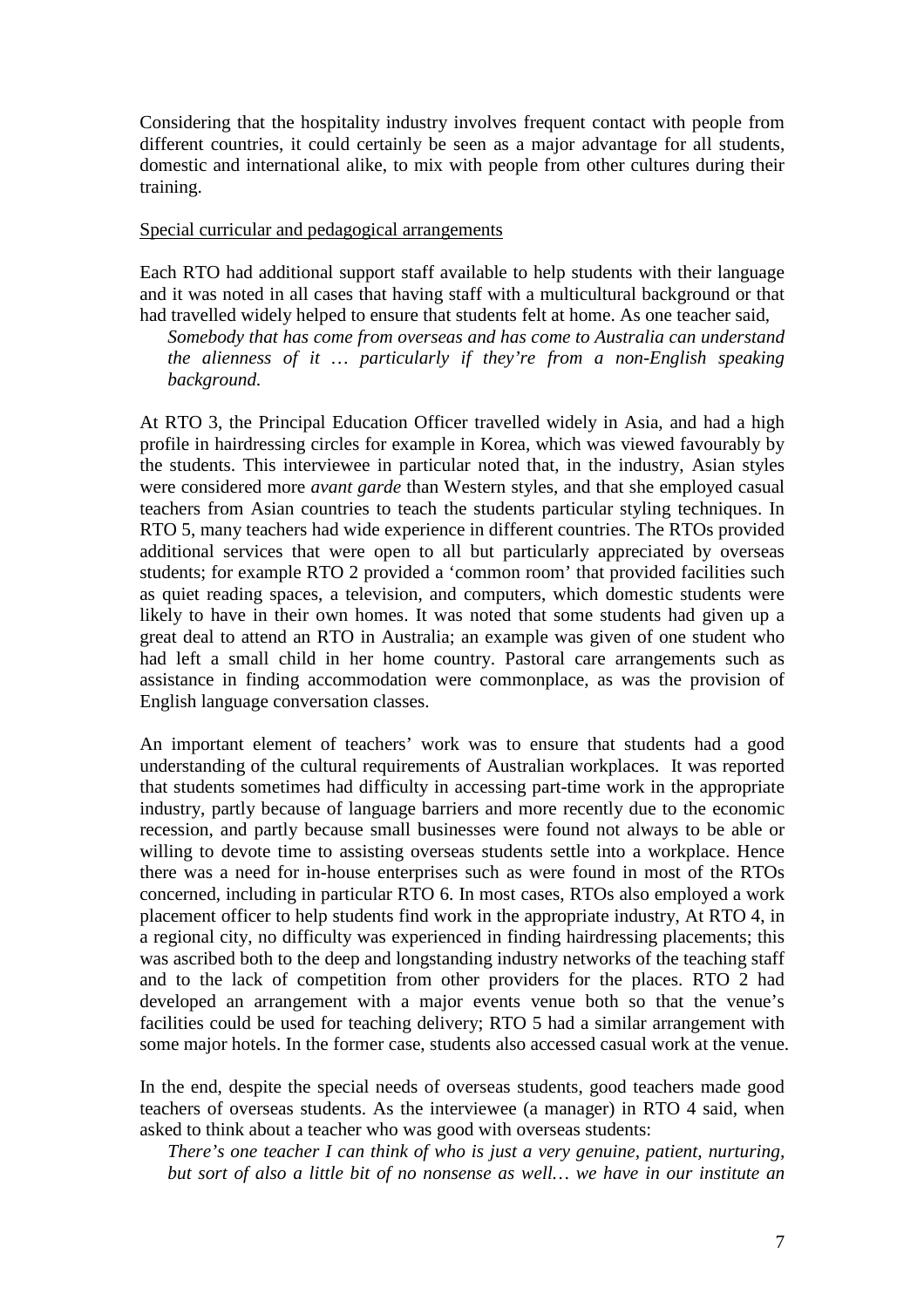*award for an international student across the institute each year. We have in our institute an award for an international student across the institute each year. So any of our international students can be nominated for that. She's always very proactive and she knows students… Whereas someone might have a class and know two or three students, she would know all of them and remember them.* 

As this interviewee (a manager) put it, the secret was 'not treating them differently, but not treating them the same' – i.e. providing the same level of extra and individualised support for all students. It was considered to be important to treat overseas students with trust, rather than assuming that some were more focused on immigration than on their studies. However as one interviewee (a manager) said, an immigration focus was not a crime.

*A lot of students are here (for) permanent residency but that's perhaps not a bad thing.* 

While it was reported that most students went on to work in the industry, there was some indication that future teachers were also being trained. One RTO manager said one of her international students, after a period in the industry, now worked as a hairdressing teacher; an overseas student from RTO 5 said that his eventual goal was to become a chef teacher.

### What works well?

The RTOs that were visited and interviewed appeared to have a very strong team spirit and a professional development orientation among their teachers of overseas students. One interviewee (a department manager) said 'we are trying to learn the whole time' and another said 'we definitely really, really push the PD.' The latter regularly sent her teachers interstate to visit other RTOs, both public and private; travelling interstate removed the competition issue from the visits.

The findings about issues needing to be addressed with international students did not differ markedly from the literature. However considering that the literature is primarily situated in higher education and not VET, it is not surprising that the research uncovered an additional strand of challenges, which were associated with finding work, finding work placements, and preparing students for the demands of eventual full-time work in Australian workplaces.

In summary the observed and suggested strategies for dealing effectively with international students can be described as follows.

Teachers can:

- Show that they value different cultures.
- Use visual teaching as much as possible where students' English skills are initially poor.
- Mix international with local students in group activities.
- Ask the students easy questions definitely do not avoid them in questioning.
- Be approachable and friendly.
- Ensure that assessment tasks do not include English language requirements over and above the appropriate level.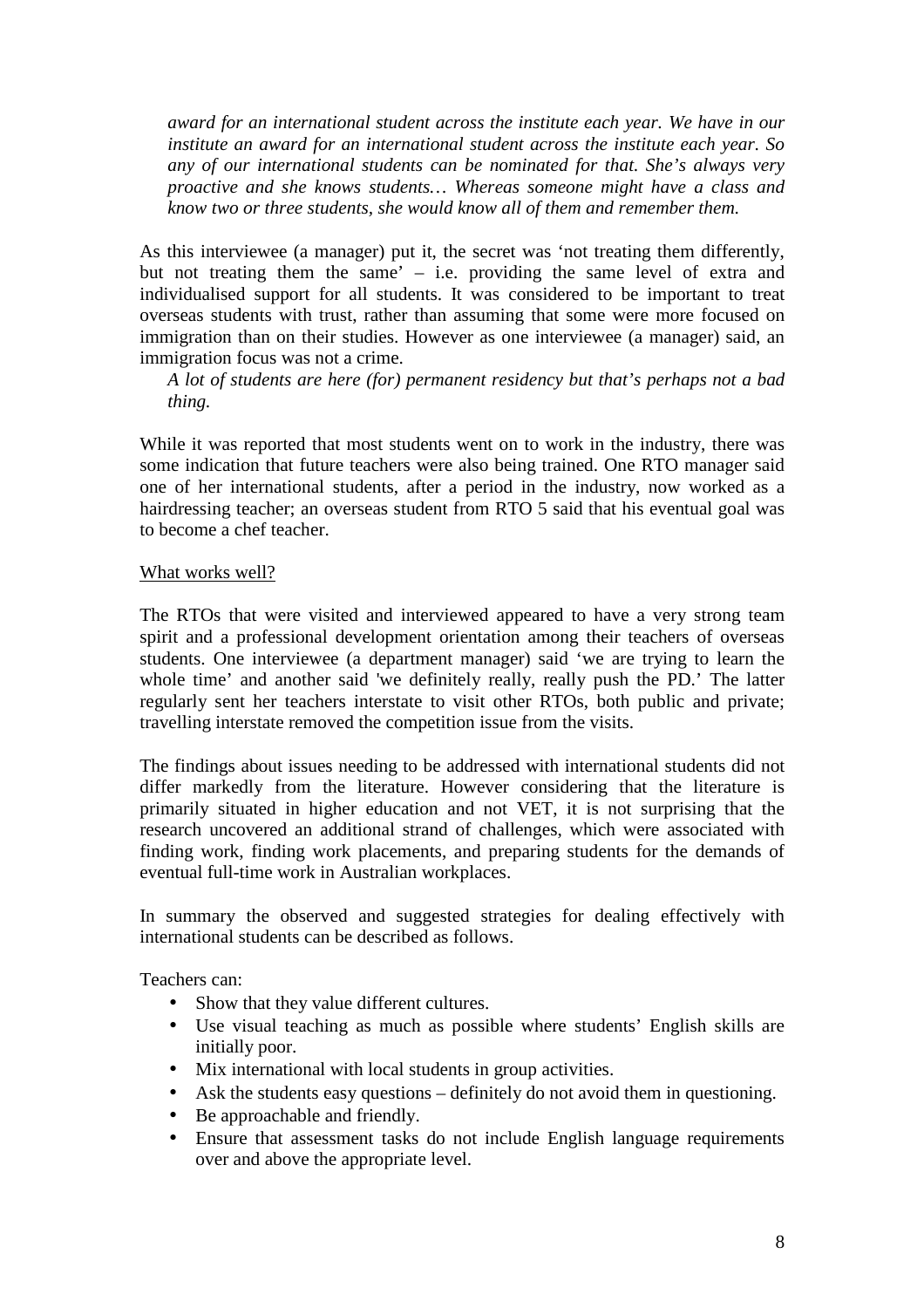• Ensure that domestic students are not disadvantaged while attending to international students.

### RTOs can:

- Provide English language support.
- Forge and maintain good relationships with local employers to ensure the maximum availability of placements and part-time work.
- Provide a substitute for paid work for the students where necessary.
- Ensure that students understand the cultural norms of the industry as well as developing the necessary skills.
- Provide pastoral support services.
- Provide very structured teaching materials.
- Focus on professional development in all areas.
- Evaluate teachers'/trainers' performance with relation to their effectiveness with international students.

It was suggested by one respondent that a network for teachers dealing with international students for the first time would be valuable. This could be facilitated by a group of RTOs or by the Skills Council.

### **Conclusion**

The pedagogical, curricular and pastoral 'additions' provided for international students in the RTOs that were researched represented a considerable investment in the success of the students. A 2007 survey of international graduates from Australian VET and higher education courses (Australian Education International, 2008: 3) indicated that 67% of international VET graduates were working, either full-time or part-time, and 26% undertaking further study; of those working, 84% were working in Australia, compared with 69% of international higher education graduates. The retention rate into the Australian economy and society from VET programs was therefore high. The survey also showed that 88% of these graduates were satisfied with their programs of study and would recommend studying in Ausralia to their family and friends (AEI, 2008: 4). 78% had applied for, or intended to apply for, permanent residency status in Australia. With the levels of support and high quality training noted in the research reported in this paper, it is likely that these students look favourably on their Australian experience, integrate well, and are disposed to stay in the country and in the industry to which they have been introduced. The providers have made a long-term commitment to the success of their programs with international students, and their investment is currently threatened by attempts to undermine the VET industry in this area of its operations.

The paper adds to the available literature in describing some practical strategies for teaching international students that managers, teachers and students report as successful. In addition it discusses issues associated with work placements, rarely addressed in scholarly VET (as opposed to school of higher education) literature even for domestic students, and provides examples of effective strategies. Finally it proposes the formation of a network for VET teachers of international students.

The research in this paper is based on visits to, and telephone conversations with, only a small proportion of RTOs delivering training to overseas students. Some RTOs may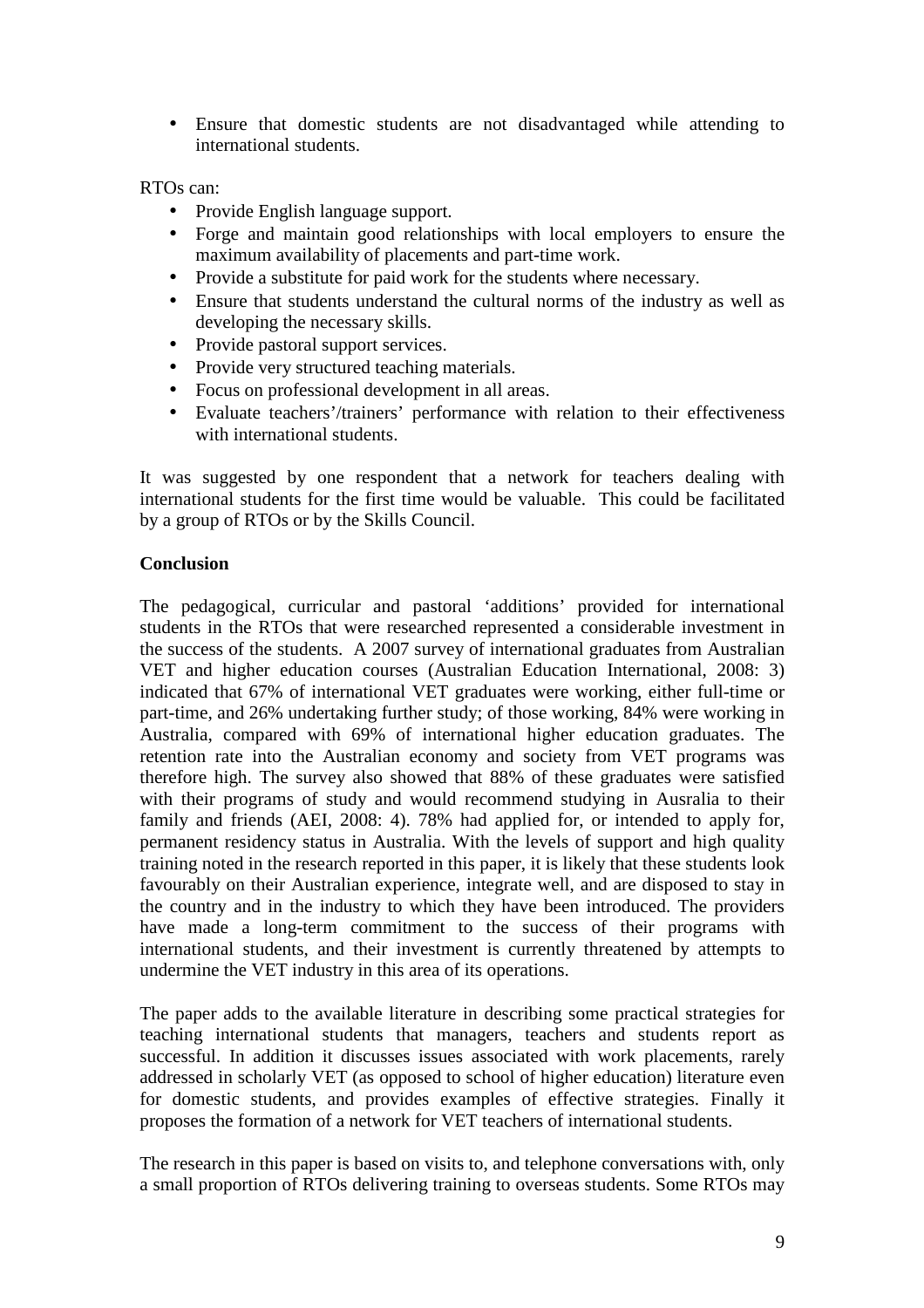provide less than perfect service to their international students and some students may be less diligent in their application to their qualifications. However the same criticisms could be leveled at any education provider teaching any cohort of students, yet we do not see suggestions that other sections of the education industry should be closed down or subject to draconian regulation, because a few providers are said be of low quality or because some students lack motivation. More empirical research is urgently needed to inform public debate so that policy decisions are based on evidence of teaching and learning quality and not prejudice.

#### **Acknowledgments**

I would like to thank Service Skills Australia for funding the project and especially Lina Robinson and Kit McMahon for assistance provided during the course of the research, and the other project team members, Ros Brennan Kemmis, Lauri Grace, Warren Payne and Alice Godycki.

#### **References**

- Access Economics. (2009). The Australian education sector and the economic contribution of international students. Access Economics, Canberra.
- Arenas, E. (2009). How teachers' attitudes affect their approaches to teaching international. Higher Education Research & Development, 28: 6, pp.615-628.
- Arkoudis, S., Hawthorne, L., Baik, C. Hawthorne, G., O'Loughlin, K., Leach, D. & Bexley, E. (2009). The impact of English language proficiency and workplace readiness on the employment outcomes of tertiary international students. Melbourne: Centre for the Study of Higher Education, University of Melbourne.
- Australian Education International. (2008). 2007 Follow-up International Student Survey: Executive summaries- Higher Education and Vocational Education and Training. Australian Education International- Australian Government Department of Education, Employment and Workplace Relations, Canberra.
- Birrell, B. & Perry B. (2009). Immigration policy change and the international student industry. People and Place, 17:1, 64-80.
- Birrell, B., Healy, E. and Kinnaird, E. (2007). Cooks galore and hairdressers aplenty. People and Place, 15:1, 30-44.
- Birrell, B., Healy, E. and Kinnaird, E. (2009). The cooking-immigration nexus. People and Place, 17:1, 63-75.
- Butcher, A. & McGrath, T. (2004). International students in New Zealand: Needs and responses. International Education Journal, 5:4, 540-556.
- Group of Eight Ltd (2009). Go8 submission to the Senate Inquiry into the Welfare of International Students. Canberra: Group of Eight Ltd.
- Hawthorne, L. (2009). Unprecedented competition & global surveillance. Campus Review, 19:21, 10.
- Lashley, C. and Barron, P. (2006). The learning style preferences of hospitality and tourism students: Observations from an international and cross-cultural study. International Journal of Hospitality Management, 25: 4, 552-569.
- Miles, B.M. & Huberman, A.M. (2003). *Qualitative data analysis: An expanded sourcebook* (3rd edn.). Thousand Oaks: Sage.
- Navaratnam, K.& Mountney, P. (1992). Meeting the needs of overseas students: exporting quality vocational education and training. Australian Journal of TAFE Research and Development, 7:2, 35-45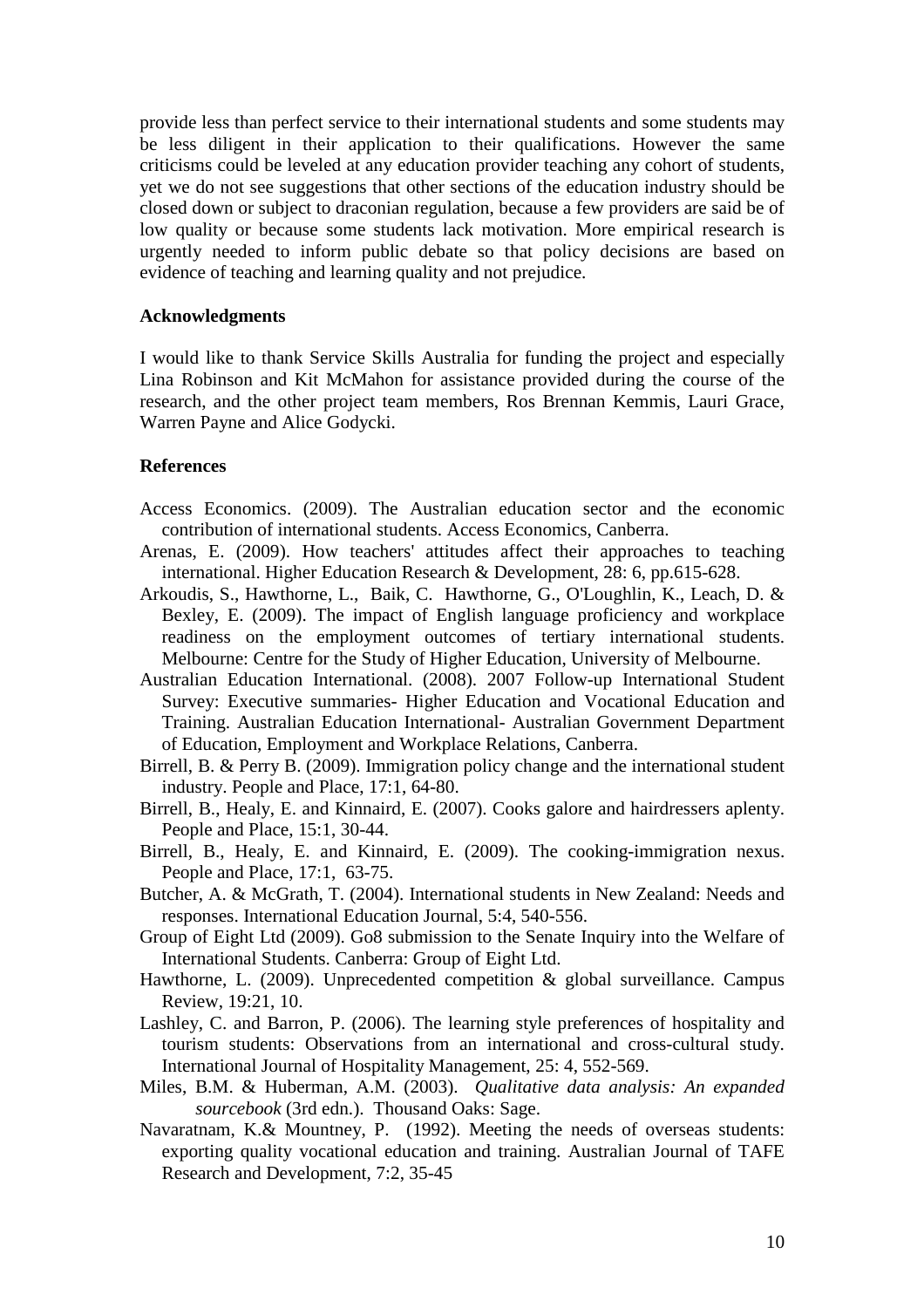- Nyland, C., Forbes-Mewett, H. & Marginson, S. (2010). The international student safety debate: Moving beyond denial. Higher Education Research & Development, 29: 1, 89-101.
- Nyland, C., Forbes-Mewett, H., Marginson, S., Ramia, G., Sawir, E. and Smith, S. (2009). International student-workers in Australia: a new vulnerable workforce. Journal of Education and Work, 22 :1, 1-14.

Ross, J. (2008). International spike keeps on spiking. Campus Review, 18:38, 1,4.

- Sawir, E., Marginson, S., Nyland, C., Ramia, G., Rawlings-Sanaei, F. (2009). The pastoral care of international students in New Zealand: is it more than a consumer protection regime? Asia Pacific Journal of Education, 29:1, 45-59
- Smith E. & Patton, W. (in progress) Changing the way that Australians enter the workforce: part-time working careers of young full-time school and tertiary student., ARC Linkage grant.
- Smith, E. (2009). Social construction of skill viewed through the lens of training for the cleaning industry. Aligning participants, policy and pedagogy: Tractions and tensions in VET research, 12<sup>th</sup> Conference of the Australian VET Research Association, Crowne Plaza, Coogee, Sydney, 16-17 April.
- Steinberg, R. (1990). Social construction of skill: Gender, power & comparable worth. Work & Occupations, 17:4, 449-482.
- Tran, L. & Nyland, C. (2009). International students in Australian VET: Framing a research project. Aligning participants, policy and pedagogy: Tractions and tensions in VET research,  $12<sup>th</sup>$  Conference of the Australian VET Research Association, Crowne Plaza, Coogee, Sydney, 16-17 April.
- Triplett, J. & Bosworth, B. (2004). Productivity in the U.S. services sector: New sources of economic growth. Brookongs Institution Press, New York.
- Young, I. (2009). Time to act is now. Campus Review, 19:26, 8.

#### **Appendix 1. Case study interview protocol for teacher/trainer**

- 1. What is your role within the RTO? Please briefly describe your working experience before taking on your role. Do you work full-time/part-time, exclusively in teaching or other duties etc?
- 2. Please describe the nature of your teaching/training/assessing in Service Skills qualifications (eg on-site at the RTO/mainly work-place based etc.) Do you undertake any delivery of non-qualification-based training in Service Skills, and if so, please describe it?
- 3. Please describe briefly the nature of the Service Skills learners that you teach/assess– eg age, domestic/international, individually enrolled/ corporate business.
- 4. What do you think are the most satisfying things about teaching for the service industries? and the most challenging or frustrating things about the role?
- 5. What do you consider to be best practice delivery and assessment for these industries?
- 6. What's more important for teachers and trainers -industry skills & knowledge or education skills & knowledge? (*use the scale used in survey - attached*)
- 7. What do you think your RTO does well in terms of teaching/training for the service industries? How did the RTO achieve this?